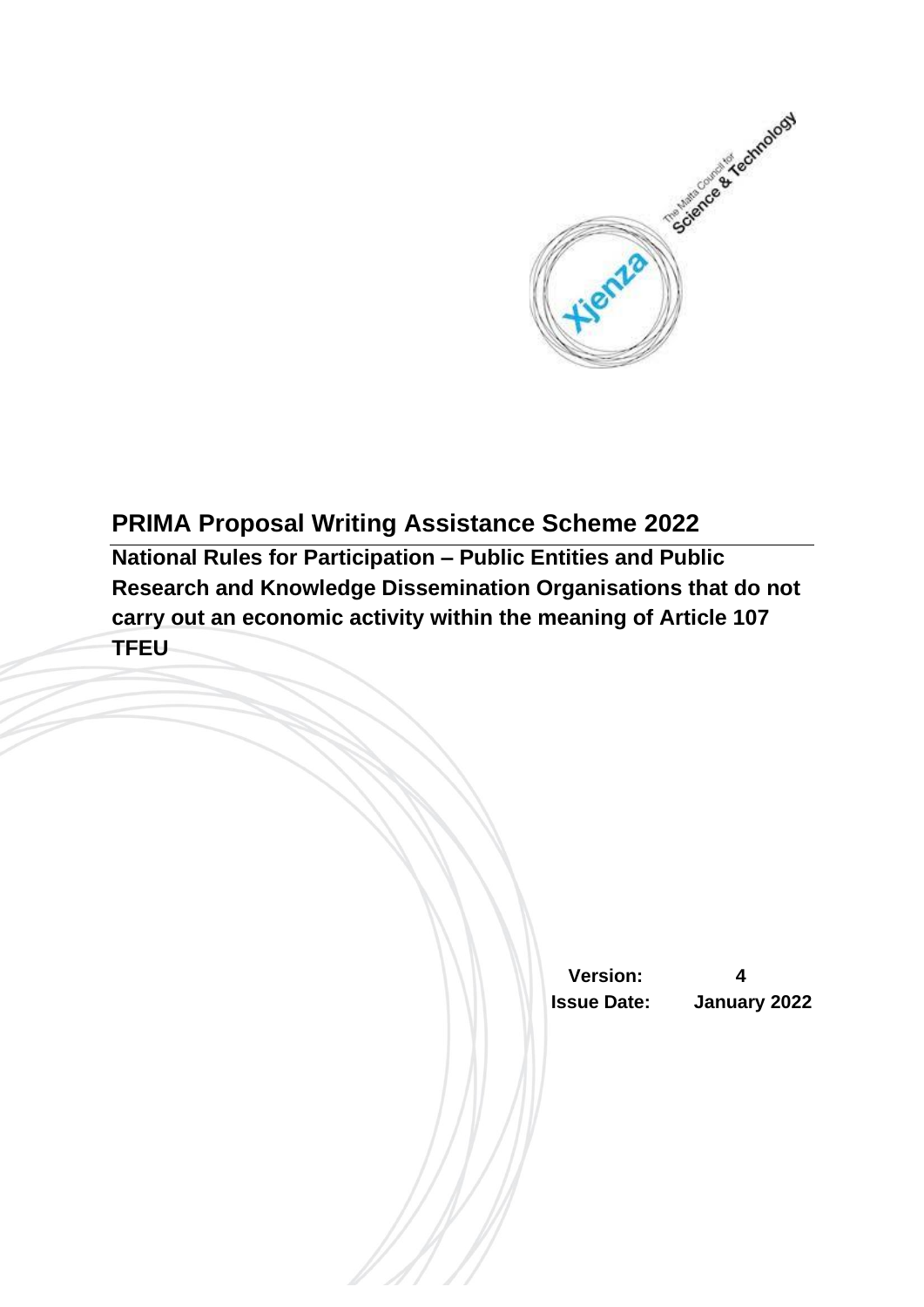# **Table of Contents**

| 1.  |  |
|-----|--|
| 1.1 |  |
| 1.2 |  |
| 1.3 |  |
| 2.  |  |
| 2.1 |  |
| 2.2 |  |
| 3.  |  |
| 3.1 |  |
| 3.2 |  |
| 3.3 |  |
| 4.  |  |
| 5.  |  |
| 6.  |  |
| 7.  |  |
| 8.  |  |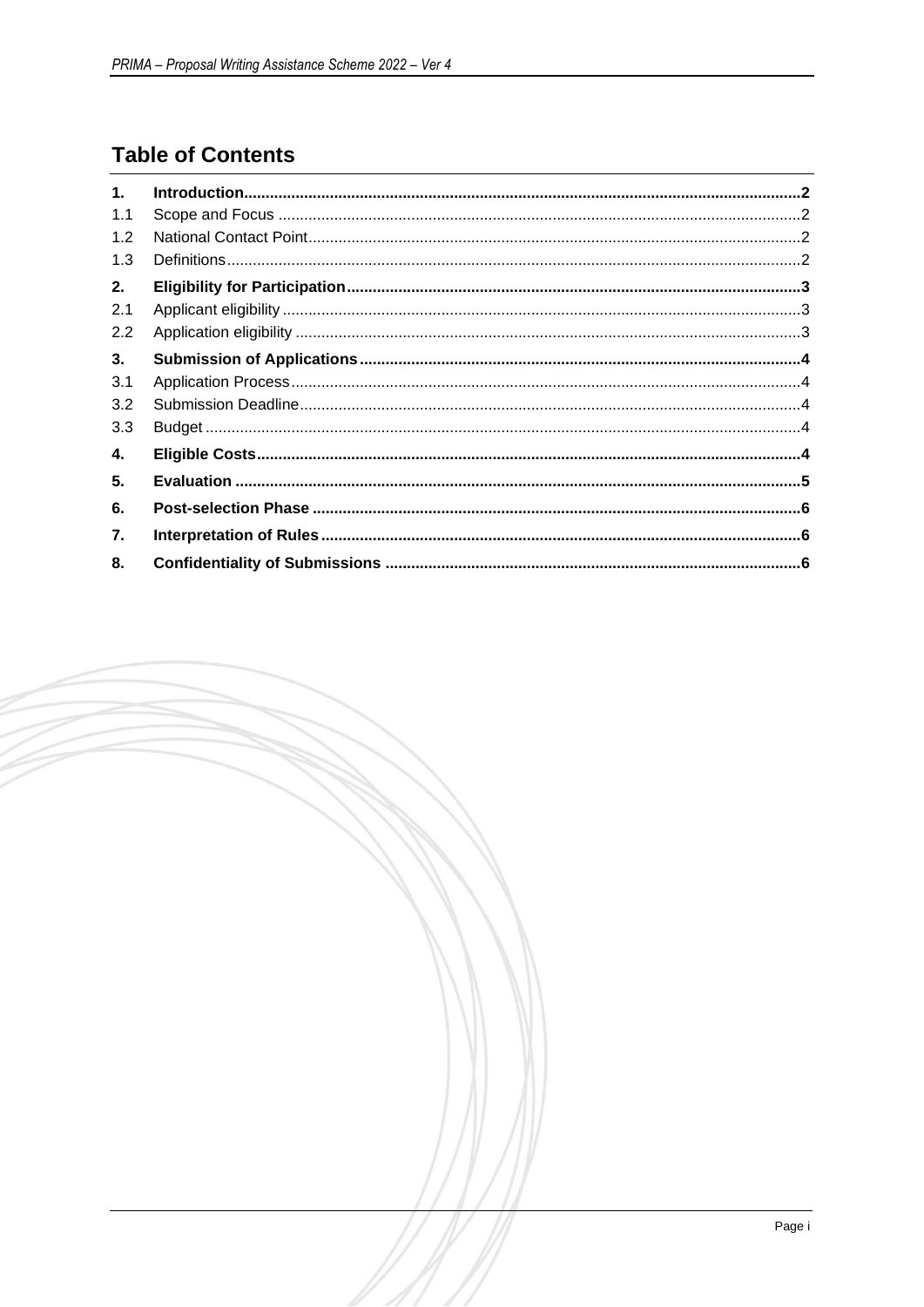### <span id="page-2-0"></span>**1. Introduction**

| Funding Party: | Malta Council for Science and Technology for and on behalf of the Foundation for |
|----------------|----------------------------------------------------------------------------------|
|                | Science and Technology,                                                          |
|                | Villa Bighi, Kalkara, KKR 1320                                                   |
|                | Malta                                                                            |

#### <span id="page-2-1"></span>**1.1 Scope and Focus**

The Partnership for Research and Innovation in the Mediterranean Area (PRIMA) is an initiative launched by 19 Euro-Mediterranean Countries, including 11 EU States (Croatia, Cyprus, France, Germany, Greece, Italy, Luxembourg, Malta, Portugal, Slovenia and Spain) and 8 non-EU Countries (Algeria, Egypt, Israel, Jordan, Lebanon, Morocco, Tunisia and Turkey) to participate in a EU joint research and innovation programme funding R&I projects in the field of Water Management, Sustainable Agriculture and Food.

This PRIMA proposal writing assistance scheme has been launched to provide opportunities for eligible entities, intending to submit a PRIMA pre- / full proposal as a coordinator of a consortium, to engage a service provider (local or foreign) who can support the applicant through the pre / full proposal writing and/or submission stages.

#### <span id="page-2-2"></span>**1.2 National Contact Point**

Correspondence should be directed to:

The Malta Council for Science & Technology Villa Bighi, Kalkara KKR 1320, Malta E-mail: [prima.mcst@gov.mt](mailto:prima.mcst@gov.mt)

#### <span id="page-2-3"></span>**1.3 Definitions**

**Applicant** means anyone eligible to apply in terms of these Rules for Participation and who consequently applies for funding under this scheme.

**Council** refers to the Malta Council for Science and Technology.

**Letter of intent** is a document outlining the understanding between two or more parties which provides the basis for future legally binding agreements (in this case, an official letter of approval). Re-imbursement of funds is subject to satisfying the criteria listed in Section 2.2 of the national rules.

**Partner** is defined as a partner in a consortium of a funded transnational project.

**Project Coordinator** is one of the beneficiaries of a transnational project consortium that is appointed as the single point of contact between the PRIMA office and/or the funding bodies and the consortium partners from proposal submission to project end. He/she will have the responsibility of ensuring that all the partners involved in the consortium are eligible and supervises the project workflow with the help of WP leaders. Additionally, he/she will be required to submit the project application on behalf of the consortium and must also compile and submit reports / deliverables to the PRIMA office and/or the funding bodies.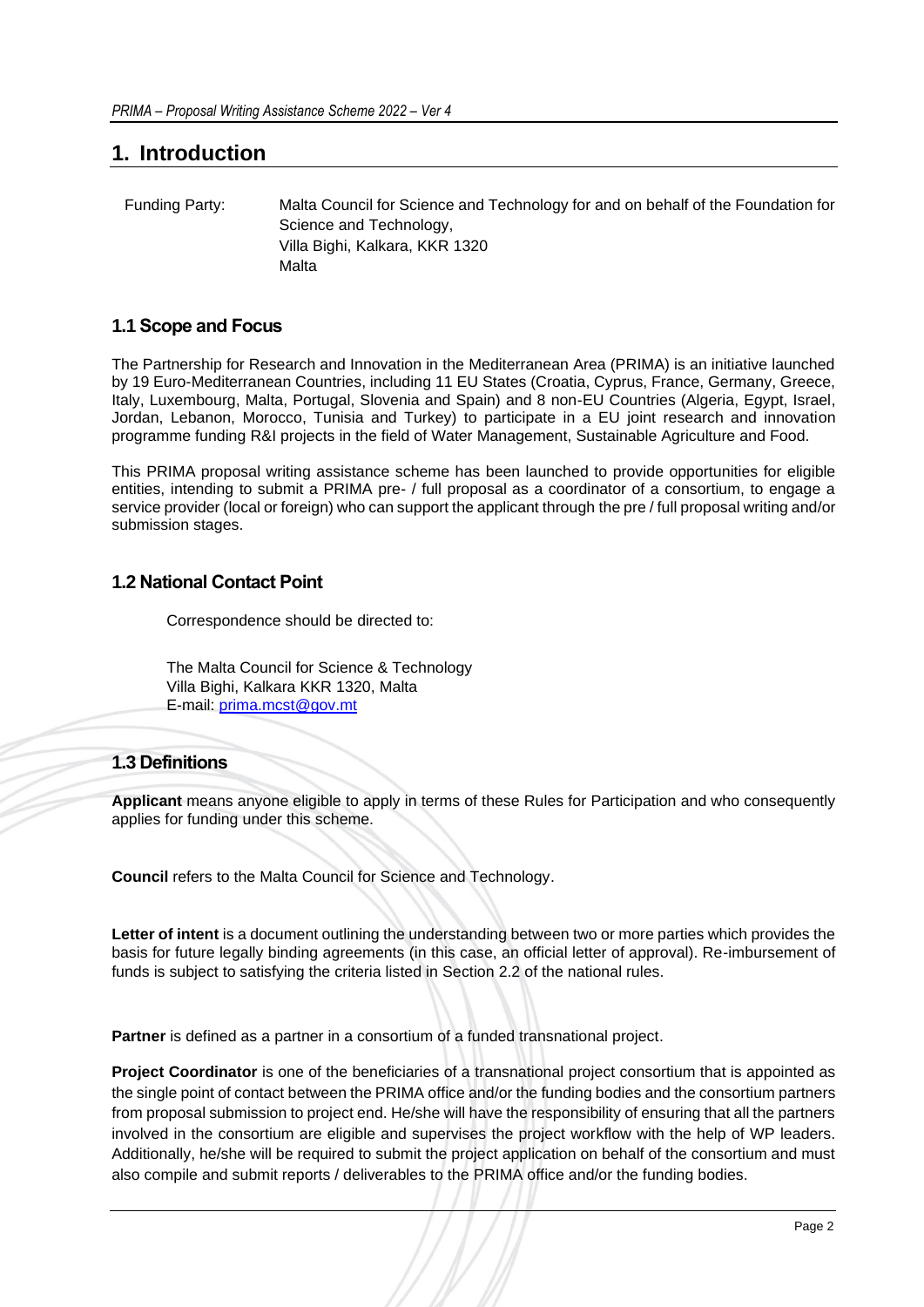**Principal Investigator** is the local beneficiary of a transnational project consortium. May be the same as the Project Coordinator and/or the Project Contact Point.

**Public Entity** is any Ministry, Department, Entity, Authority, Public Commission, Public Sector Foundation or a similar organisation that does not carry out an economic activity within the meaning of Article 107 TFEU and that exercises public power, or else acts in its own capacity as public authority, where the activity in question forms part of the essential function of the State or is connected with those functions by its nature, its aim and the rules to which it is subject. However, the classification of a particular entity as an undertaking depends entirely on the nature of its activities, and the overriding criterion of consideration is whether it carries out an economic activity or not, e.g. an entity that is formally part of the public administration may nevertheless have to be regarded as an undertaking within the meaning of Article 107(1) of the Treaty. Thus, an entity that carries out both economic and non-economic activities is to be regarded as an undertaking only with regards to the former. In this case, if the economic activity can be separated from the exercise of public powers, than that entity acts as an undertaking in relation to that activity and the financing, the costs and the revenues of that economic activity shall be accounted for separately from the other non-commercial activities.

If an economic activity cannot be separated from the exercise of public power, the activities exercised by that entity as a whole, remain connected with the exercise of those public powers and therefore fall outside the notion of an undertaking.

**Research and knowledge-dissemination organisation** means an entity (such as universities or research institutes, technology transfer agencies, innovation intermediaries, research-oriented physical or virtual collaborative entities), irrespective of its legal status (organised under public or private law) or way of financing, whose primary goal is to independently conduct fundamental research, industrial research or experimental development or to widely disseminate the results of such activities by way of teaching, publication or knowledge transfer. Where such entity also pursues economic activities the financing, the costs and the revenues of those economic activities must be accounted for separately. Undertakings that can exert a decisive influence upon such an entity, in the quality of, for example, shareholders or members, may not enjoy preferential access to the results generated by it.

## <span id="page-3-0"></span>**2. Eligibility for Participation**

### <span id="page-3-1"></span>**2.1 Applicant eligibility**

Any Public Entity / Public Research and Knowledge-dissemination Organisation, registered in Malta, that does not carry out an economic activity within the meaning of Article 107 TFEU may apply and will be eligible for funding subject to the terms and conditions laid out in this document and in particular the conditions for eligibility.

Funding under this scheme is made available on the basis that the Applicant has not benefited and will not benefit from any other grant or financial incentive of whatever nature, applied for and/or utilised for the same scope as that subject of the funding requested under this scheme.

Applicants who have other funded projects with the Council and are in default, and/or have gone beyond the timelines of the project, are not eligible to participate.

### <span id="page-3-2"></span>**2.2 Application eligibility**

An application is considered eligible for funding if: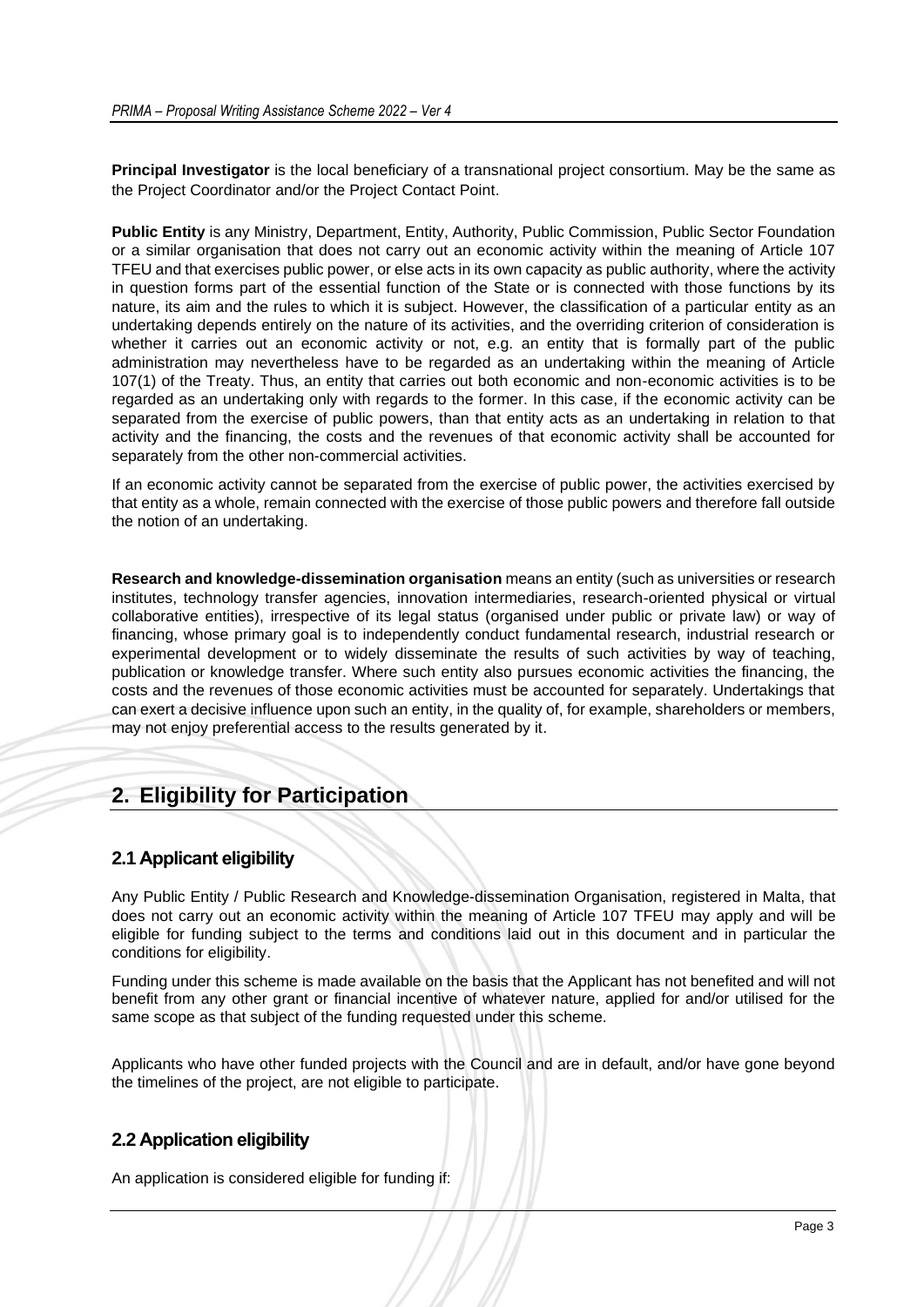- The submitted pre- / full proposal is successfully submitted through the PRIMA online submission platform
- The National Application Form is successfully submitted to the Council by the imposed deadline. The National Application Form submitted shall need to be complete and also includes all the relevant supporting documents.
- The submitted pre- / full proposal shall need to be coordinated by an entity that satisfies the eligibility criteria of Section 2.1
- The submitted pre-/ full proposal shall need to satisfy the eligibility criteria found in both the National Rules for the Section 2 2022 Calls, the eligibility criteria imposed by the PRIMA secretariat as well as that of the other foreign partners in the consortium.

If these eligibility criteria are not met, no re-imbursement of funds will take place.

### <span id="page-4-0"></span>**3. Submission of Applications**

#### <span id="page-4-1"></span>**3.1 Application Process**

The Proposal Writing Assistance Scheme Application form is to be submitted via [prima.mcst@gov.mt.](mailto:prima.mcst@gov.mt) All the relevant annexes will need to be submitted with the application form for the form to be considered for further processing.

#### <span id="page-4-2"></span>**3.2 Submission Deadline**

Deadline for submission of the application form is three weeks prior to the deadlines imposed by PRIMA for the submission of the pre- proposal i.e., submissions for this scheme must be received by the 22<sup>nd</sup> of February 2022 for Section 1 proposals and 1st of March 2022 for Section 2 proposals. Applicants under this scheme must keep in mind that service provider engagement and work on the proposal writing cannot start before the Letter of Intent is signed by the Council as otherwise the costs will be rendered ineligible. Thus, it is advisable that the application form of the Proposal Writing Assistance Scheme is sent well in advance of the deadline in order to offer enough time for the engaged service provider to provide the desired outcome. Any submissions received after the respective dates will be rejected.

### <span id="page-4-3"></span>**3.3 Budget**

The total maximum budget available for the running of this scheme is €25,000. If the budget is exhausted prior to the submission deadline/s, the scheme will be automatically closed for the year. The amount of funds provided to per pre- / full proposal to a service provider, must be equivalent to the current market prices for such a service (quoting separately for the pre-proposal and full proposal respectively). The applicant shall need to provide the Council with three quotations for the service. The cheapest option will need to be chosen (except for specific scenarios where the cheapest option is not possible. In such cases, a justification shall need to be provided and is subject to prior approval from the Council.)

### <span id="page-4-4"></span>**4. Eligible Costs**

Eligible costs under the PRIMA proposal writing assistance scheme are the costs related to the fees of service providers for proposal writing and / or consulting services fees.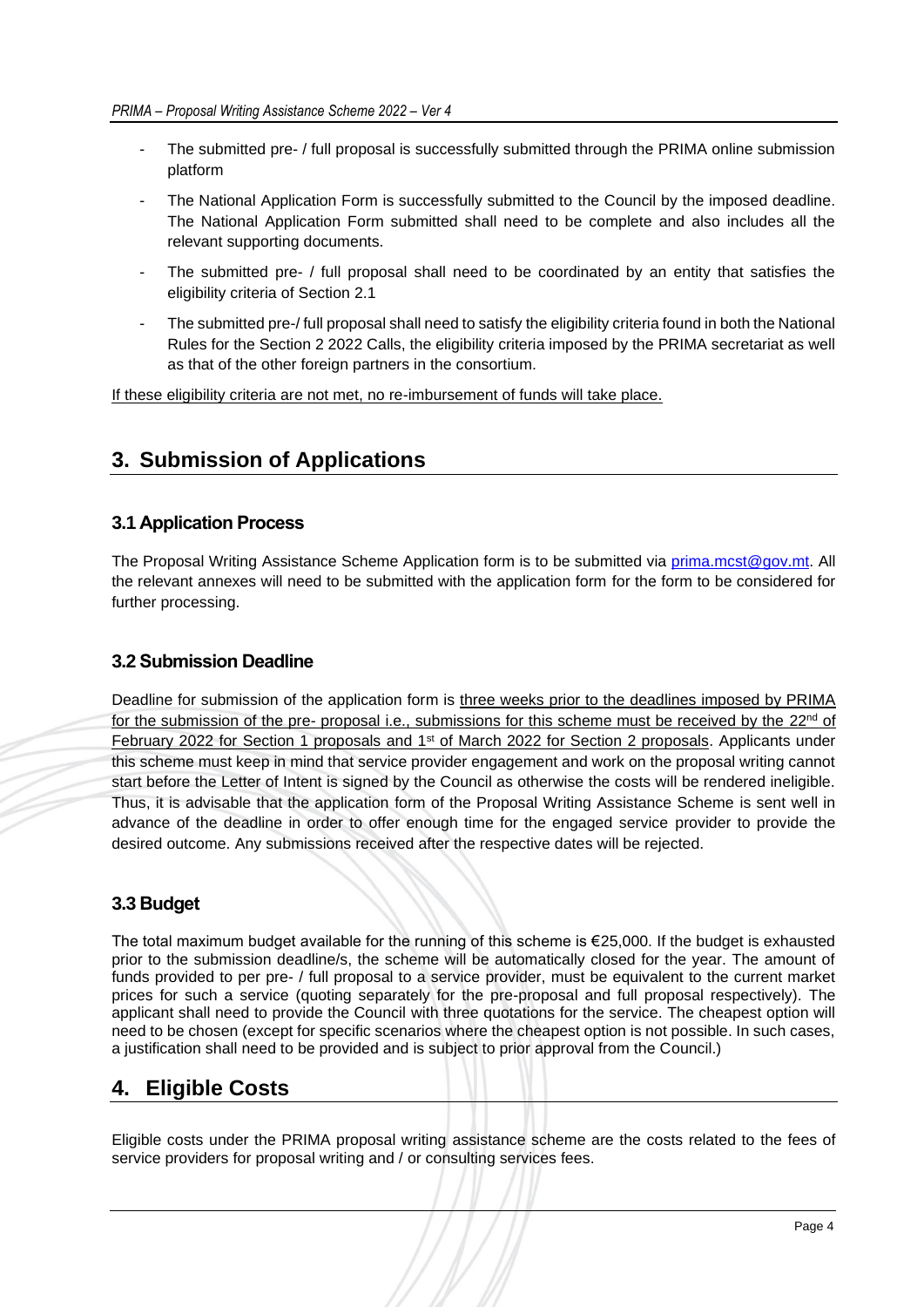The costs incurred for the writing of the pre-proposal and full proposal need to be quoted separately. The costs for assistance to write pre-proposals will be reimbursed at 100% up to a maximum of € 3,000, on a *first come first serve* basis. Consortia that are invited to Stage 2 are eligible to be reimbursed for costs associated with assistance to write full proposals at an aid intensity of 100%, on a *first come first serve* basis. Expenses related to recoverable value added tax are considered as ineligible costs.

The re-imbursement of each stage will take place separately subject to the following confirmations for each stage:

- Pre- / full proposal is submitted and coordinated by a National eligible entity
- Pre- / full proposal has met the eligibility criteria of PRIMA Call 2022 National Rules for Participation (not applicable for Section 1 submissions)
- Pre- / full proposal has met the eligibility criteria of the National Rules of the other participating countries (not applicable for Section 1 submissions)
- Pre- / full proposal has met the eligibility criteria of the PRIMA secretariat

The beneficiary must follow fair procurement regulations and must also provide evidence that the services were value for money e.g. three quotations and track record of selected service provider.

The applicant must need to consider that no conflict of interests exist with the chosen proposal writer/s or consulting service. A conflict of interest (COI) exists if the appointed service provider/s;

- stands to benefit directly if the proposal is positively evaluated. Providing market research information to the applicant will not be considered a COI
- has a family / personal relationship with any person representing the applicant
- is a director / trustee / partner of the applicant or involved in the management of the applicant's entity or is an employee of the same entity

To apply under these National Rules, the Applicant needs to adhere to the justifications found in the Application Form as to why the activities to be undertaken do not meet the criteria of Article 107(1) of the Treaty on the Functioning of the European Union (i.e. not falling under State Aid implications).

## <span id="page-5-0"></span>**5. Evaluation**

The applications received will be evaluated on the following criteria:

- Proposed project idea is in line with one of the eligible PRIMA call topics and regulations of the 2022 Call
- Profile of pre-identified consortium partners (if already identified), including their track record in relation to R&I projects as well as the diversity amongst the consortium partners (i.e., a healthy mix of academic, public and private partners). If consortium partners have been identified, letters of support need to be sent together with the application form
- A proposal of at least 3 potential proposal writers or consulting services providers (depending on the level of assistance required) together with their proven track record including a list of other European funded projects that they have supported in the past
- Applying entity profile / track record in relation to the undertaking of R&I projects